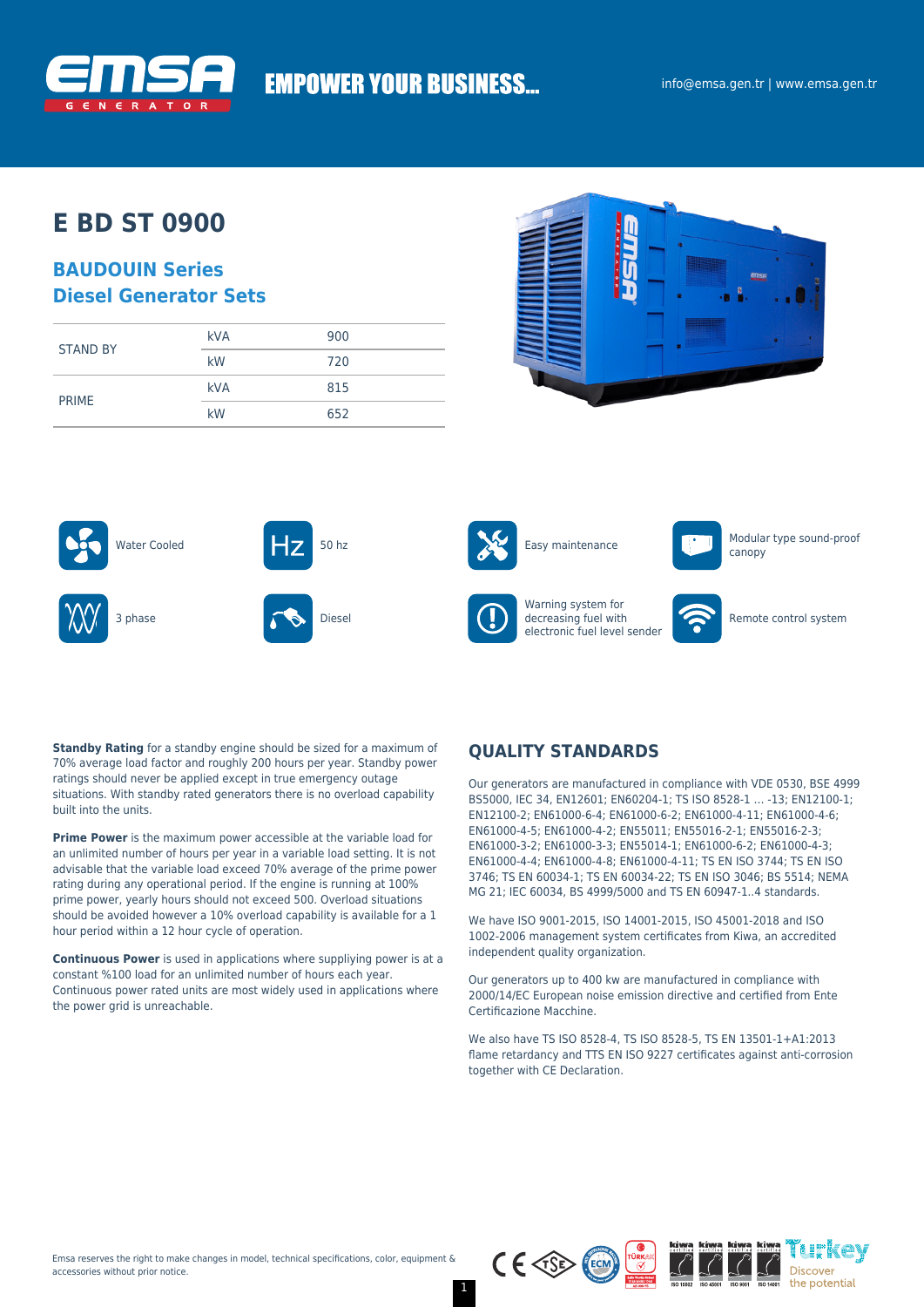



**Engine Specifications**

- BAUDOUIN series heavy duty diesel engine
- 4 cycle, water cooling system, turbocharged aftercooler induction
- Electronic governor system
- 12/24 volt self-starter and charger alternator
- Changeable air, fuel and oil filter
- Flexible fuel pipe
- Oil discharge valve and extention pipe
- Industrial type silencer, exhaust spiral or compensator
- Maintenance free battery
- Engine block water heater (in automatic models)
- Diesel gen-set maintenance and operating instructions and electrical circuit diagram

| <b>MODEL</b>             |                    | 12M26G900/5      |  |
|--------------------------|--------------------|------------------|--|
| <b>POWER</b>             | <b>STAND BY kW</b> | 793              |  |
|                          | <b>PRIME kW</b>    | 725              |  |
| SPEED (rpm)              |                    |                  |  |
| <b>CYCLE</b>             |                    | 4                |  |
| DISPLACEMENT (It)        |                    | 31.8             |  |
| NUMBER OF CYLINDERS      |                    | 12V              |  |
| <b>BORE AND STROKE</b>   |                    | $150 \times 150$ |  |
| <b>COMPRESSION RATIO</b> |                    | 15.7:1           |  |
|                          |                    |                  |  |

| <b>GOVERNOR TYPE</b>                   |                                      | Electronic                           |  |
|----------------------------------------|--------------------------------------|--------------------------------------|--|
| <b>INDUCTION</b>                       |                                      | TURBOCHARGED -<br><b>AFTERCOOLER</b> |  |
| <b>COMBUSTION SYSTEM</b>               |                                      | <b>DIRECT</b>                        |  |
| <b>COOLING SYSTEM</b>                  |                                      | <b>WATER</b>                         |  |
| <b>FUEL CONSUMPTION</b><br>(lt/h)      | <b>100% OF PRIME</b><br><b>POWER</b> | 173,7                                |  |
|                                        | 75% OF PRIME<br><b>POWER</b>         | 133,1                                |  |
|                                        | 50% OF PRIME<br><b>POWER</b>         | 90.8                                 |  |
| TOTAL LUBRICATION SYSTEM CAPACITY (It) |                                      | 114                                  |  |
| <b>TOTAL COOLANT CAPACITY (It)</b>     |                                      | 154                                  |  |
|                                        |                                      |                                      |  |



# **Alternator Specifications**

- Brushless, single bearing, flexible disc 4 poles alternator for harmonic failure
- H type isolation class
- IP 21-23 protection class
- Self exciter

|  | • Electronic automatic voltage regulator |  |
|--|------------------------------------------|--|
|  |                                          |  |

- Stator 2/3 step for harmonic failure
- The alternator windings are protected by insulating varnish against oil and acid

| <b>BRAND</b>           | <b>STAMFORD</b>   | <b>PHASE</b>                    |       |
|------------------------|-------------------|---------------------------------|-------|
| <b>MODEL</b>           | <b>HCI634H</b>    | A.V.R.                          | MX32  |
| FREQUENCY (HZ)         | 50                | <b>VOLTAGE REGULATION (+/-)</b> | ±1%   |
| POWER (KVA)            | 1010              | <b>INSULATION SYSTEM</b>        | Class |
| <b>DESIGN</b>          | 4 pole, brushless | <b>PROTECTION</b>               | IP23  |
| <b>CONNECTION TYPE</b> | <b>Star</b>       | <b>RATED POWER FACTOR</b>       | 0,8   |
| VOLTAGE (V)            | 400               | WEIGHT COMP. ALTERNATOR (KG)    | 2117  |
|                        |                   |                                 |       |



MX321

Class H

i istkav

Discover the potential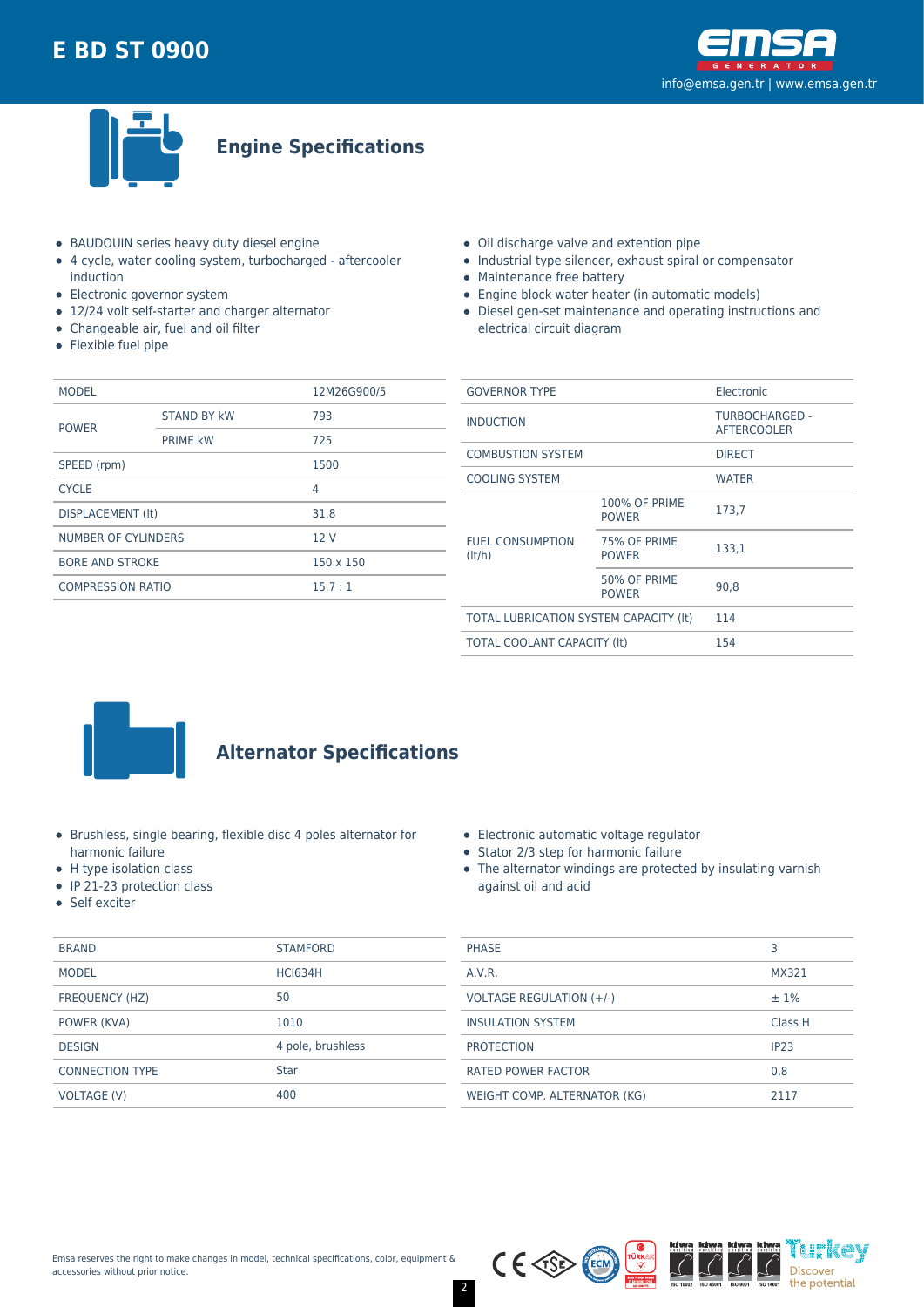



### **Genset Controllers**



### **Datakom**

### **SMART 500-MK2**

**The SMART 500-MK2 is a cost effective genset controller ready for BMS integration and internet monitoring**

#### **FEATURES**

- Diesel and gas genset support  $\bullet$
- 400Hz operation support  $\bullet$
- $\bullet$ 400 event logs, full snapshot
- All parameters front panel editable  $\bullet$
- 3 level configuration password
- 128x64 graphical LCD display  $\bullet$
- Downloadable languages
- $\bullet$ Waveform display of V & I
- Harmonic analysis of V & I  $\bullet$
- 16Amp MCB & GCB outputs 8 configurable digital inputs  $\bullet$
- $\bullet$
- Inputs expandable to 40  $\bullet$ 6 configurable digital outputs
- Outputs expandable to 38  $\bullet$
- 3 configurable analog inputs
- Both CANBUS-J1939 & MPU  $\bullet$
- 3 configurable service alarms
- $\bullet$  $\bullet$ Multiple automatic exerciser
- Weekly operation schedule  $\blacksquare$
- $\bullet$ Dual mutual standby with equal aging of gensets
- Manual "speed fine adjust" on  $\bullet$
- selected ECUs
- Automatic fuel pump control  $\bullet$
- $\bullet$ Disable protections feature
- Excess power protection
- Reverse power protection
- Overload IDMT protection
- Load shedding, dummy load
- Multiple load management  $\bullet$
- Current unbalance protection
- Voltage unbalance protection
- $\bullet$ Fuel filling & fuel theft alarms
- $\bullet$  Battery back-up real time clock
- Idle speed control
- **•** Battery charge run enabled
- $\bullet$ Combat mode support
- $\bullet$ Multiple nominal conditions
- Tactor & MCB drive
- 4 quadrant genset power counters • Mains power counters
- Fuel filling counter
- $\bullet$ Fuel consumption counter
- Modem diagnostics display  $\bullet$
- Configurable through USB, RS-485  $\bullet$
- and GPRS
- Free configuration program
- $\bullet$ Allows SMS controls
- $\bullet$ Ready for central monitoring
- Mobile genset support  $\bullet$
- Automatic GSM geo-location  $\bullet$
- $\bullet$
- GPS connectivity (RS232)  $\bullet$
- Easy USB firmware upgrade
- IP65 rating with standard gasket

#### **MEASUREMENTS**

- Mains & genset PN/PP voltages
- $\bullet$  Mains & genset frequency
- $\bullet$  Mains & genset phase currents
- $\bullet$  Mains & genset neutral currents
- Mains & genset, phase & total, kW,
- kVA, kVAr, pf
- 
- **•** Engine speed
- **•** Battery voltage

#### **COMMUNICATIONS**

- 4-band GPRS modem (optional)
- **CONTRACTE OF LISR Device**
- RS-485 (2400-115200baud)
- RS-232 (2400-115200baud)  $\bullet$
- $\bullet$  J1939-CANBUS
- **Geo-locating through GSM**
- GPS support (RS-232)
- **•** Internet Central Monitoring
- SMS message sending  $\bullet$
- E-mail sending
- Free PC software: Rainbow Plus
- Modbus RTU

#### **FUNCTIONALITIES**

- AMF unit
- ATS unit
- Remote start controller
- Manual start controller
- Engine controller
- $\bullet$  Remote display panel
- $\bullet$  Harmonic analysis of V & I
- Internal battery (optional)

'i h'kev

Discover the potential

#### **TOPOLOGIES**

- 3 ph 4 w, star & delta
- $\bullet$  3 ph 3 w, 2 CTs
- $\bullet$  2 ph 3 w
- $\bullet$  1 phase 2 wires

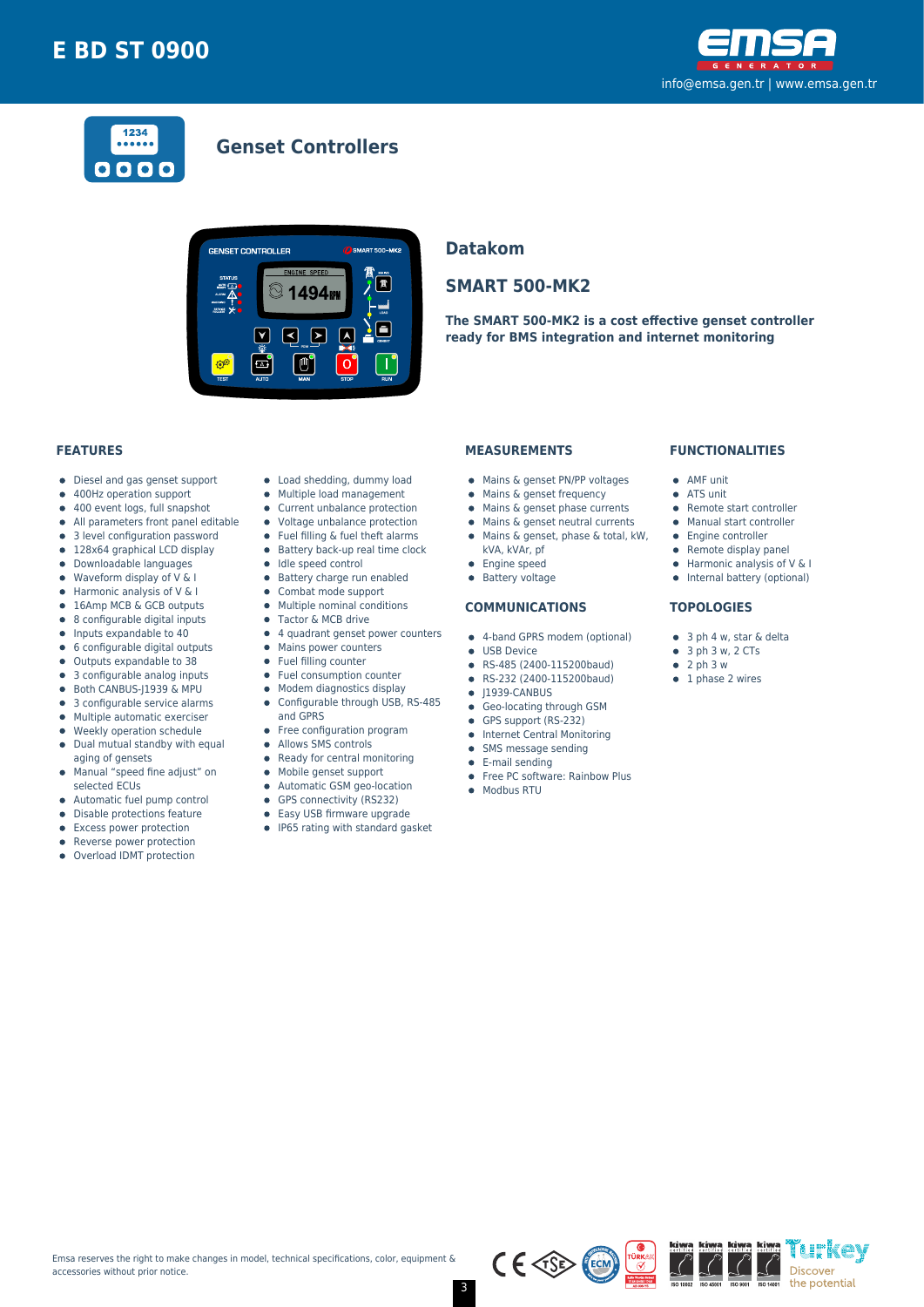

#### **OPTIONAL GENSET CONTROLLERS OPTIONAL**

Next generation single gen-set controllers for Stand-by and Primepower applications combining multi-functionality and wide communication with EFI engines.

Datakom SMART 200 Datakom D500 Datakom D500-GSM DEEPSEA 6120 DEEPSEA 7320 ComAp AMF25







Ö

 $\bullet$  $\bullet$ 





|                                                              | <b>Datakom</b><br><b>SMART 200</b> | <b>Datakom</b><br>SMART500-MK2 | <b>Datakom</b><br><b>D500</b> | <b>Datakom</b><br><b>D500-GSM</b> | <b>DEEPSEA</b><br>6120 | <b>DEEPSEA</b><br>7320 | <b>ComAp</b><br><b>AMF25</b> |
|--------------------------------------------------------------|------------------------------------|--------------------------------|-------------------------------|-----------------------------------|------------------------|------------------------|------------------------------|
| <b>AUTOMATIC MAINS</b><br><b>MONITORING</b>                  | J                                  | ✔                              | ✓                             | ✔                                 | ✓                      | ✔                      | ✔                            |
| <b>MANUEL START</b>                                          | $\checkmark$                       | ✓                              | ✓                             | ✓                                 | ✓                      | $\checkmark$           | ✔                            |
| <b>REMOTE START</b>                                          | ✓                                  | ✔                              | ✓                             | ✓                                 | ✓                      | ✓                      | ✓                            |
| <b>REMOTE MONITORING</b><br><b>WITH SIM CARD</b>             | <b>OPTIONAL</b>                    | <b>OPTIONAL</b>                | <b>OPTIONAL</b>               | ✓                                 | χ                      | <b>OPTIONAL</b>        | <b>OPTIONAL</b>              |
| <b>1 ADITIONAL OPTION</b><br>(HORN, OIL-FUEL HEATER<br>ETC.) | Χ                                  | <b>OPTIONAL</b>                | <b>OPTIONAL</b>               | <b>OPTIONAL</b>                   | <b>OPTIONAL</b>        | <b>OPTIONAL</b>        | <b>OPTIONAL</b>              |
| <b>LIGHT WARNING AND</b><br><b>MIMIC DIAGRAM</b>             | ✔                                  | $\checkmark$                   | ✓                             | ✔                                 | ✓                      | ✔                      | ✔                            |
| <b>BATTERY CHARGER</b>                                       | ✓                                  | ✓                              | ✓                             | ✓                                 | ✓                      | ✓                      | ✔                            |
| <b>RS-485 COMMUNICATION</b>                                  | <b>OPTIONAL</b>                    | <b>OPTIONAL</b>                | ✓                             | ✓                                 | χ                      | ✓                      | <b>OPTIONAL</b>              |
| <b>ETHERNET (TCP-IP)</b><br><b>COMMUNICATION</b>             | χ                                  | ✔                              | ✓                             | ✓                                 |                        | <b>OPTIONAL</b>        | <b>OPTIONAL</b>              |

#### **GENSET CONTROLLERS FOR SYNCHRONIZATION SYSTEMS OPTIONAL**

Next generation synchronizing genset controller capable of every communication and functionality.









DEEPSEA 8610 DEEPSEA 8620 DEEPSEA 8660 ComAp InteliGen BaseBox ComAp InteliGen 200



kiwa kiwa ih'kev  $\overline{(\overline{\mathcal{C}})}$ Discover the potential



 $C \in \text{CSP}$